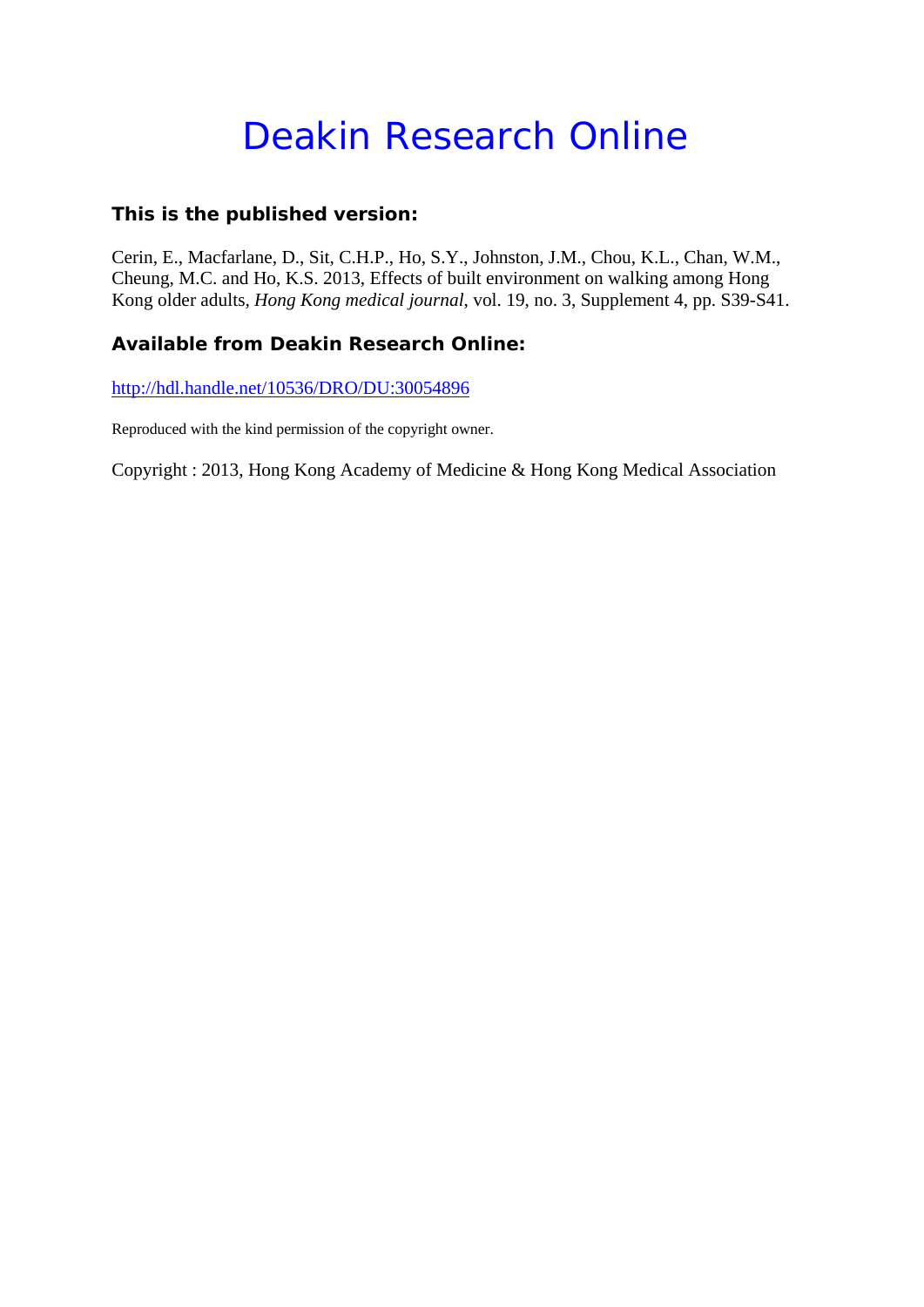E Cerin 施綺芸 D Macfarlane 麥迪勤 CHP Sit 薛慧萍 SY Ho 何世賢 JM Johnston 莊珍妮 KL Chou 周基利 WM Chan MC Cheung KS Ho 何健生

#### **Key Messages**

- 1. Reliable and valid intervieweradministered questionnaires were developed to investigate associations of perceived neighbourhood attributes of Hong Kong older adults with their walking for transportation and recreation.
- 2. Access to and availability of different types of services and destinations, provision of facilities for resting/sitting in the neighbourhood, and easy access to/from residential buildings may help maintain an active lifestyle by facilitating walking for transport in the neighbourhood.
- 3. Access to services, indoor places for walking, environmental aesthetics, low traffic, and absence of physical barriers may promote recreational walking.

*Hong Kong Med J 2013;19(Suppl 4):S39-41*

**The University of Hong Kong: Institute of Human Performance** E Cerin, D Macfarlane, CHP Sit **Department of Community Medicine**  SY Ho, JM Johnston **Sau Po Centre on Aging** KL Chou **Elderly Health Service, Department of Health, Hong Kong**  WM Chan, MC Cheung, KS Ho

HHSRF project number: 04060671

Principal applicant and corresponding author: Dr Ester Cerin Institute of Human Performance, The University of Hong Kong, 111-113 Pokfulam Road, Pokfulam, Hong Kong SAR, China Tel: (852) 2817 9843 Fax: (852) 2818 8042 Email: ecerin@hku.hk

# **Effects of built environment on walking among Hong Kong older adults**

#### **Introduction**

The number of senior residents (aged 65+ years) in Hong Kong is projected to reach 2.3 million in 2013, corresponding to 27% of the total population.<sup>1</sup> Regular engagement in physical activity contributes to healthy ageing. Walking is recommended for seniors because it is versatile, affordable and relatively safe. The accrual of 30 minutes of walking on most days of the week is deemed to have significant health benefits.<sup>2</sup>

The neighbourhood environment plays a decisive role in facilitating residents' walking.<sup>3,4</sup> Knowledge of built environmental characteristics conducive to an active lifestyle can inform policies on public health, land use, and transportation. Neighbourhood safety, aesthetics, access to facilities, and street connectivity (number of intersections) are positively related to walking in seniors.4 In western countries, the impact of the neighbourhood environment on the physical activity levels of seniors has been studied. It is unknown whether the associations can be generalised to an Asian urban context, which is markedly different in culture and built form. Hence, this study aimed to develop and validate instruments for investigating the associations between the built environment and walking in senior residents of Hong Kong and other similar Chinese cities, and to provide effects of perceived attributes of the neighbourhood on walking for different purposes.

#### **Methods**

This study was conducted from October 2006 to July 2008. It consisted of two stages: (1) translation/development and validation of self-report instruments of the perceived neighbourhood environment, and (2) assessment of walking within and outside the neighbourhood. The original measures for adaptation to a Chinese-speaking senior population were the abbreviated Neighbourhood Environment Walkability Scale (NEWS-A) $3$  and the walking section of the Neighbourhood Physical Activity Questionnaire (NWQ).5

A multi-disciplinary panel of experts adapted the original NEWS-A to reflect the built environment of Hong Kong and needs of seniors. The adapted NEWS-A and NWQ were translated into Chinese, back-translated into English, and pilot tested on a sample of Hong Kong seniors aged 65+ years who were able to walk without assistance, had no cognitive impairment, and resided in a priori selected locations. They were recruited from Elderly Health Centres (EHC) in Wan Chai, Nam Shan, Tseung Kwan O, and Yuen Long.

These EHCs were selected based on walkability and socio-economic status (SES) of their catchment areas (districts). Based on information from the Census and Statistics Department and the Centamap (www.centamap.com), median household income and percentage of owner-occupiers were used as measures of SES, whereas household density, intersection density, and commercial and service destinations density were used as measures of walkability. Eight street blocks were randomly selected in each area (total 32 street blocks). The median household income ranged from HK\$12 200 to 25 000 and the percentage of owner-occupiers ranged from 42% to 62%. Approximately 15 EHC members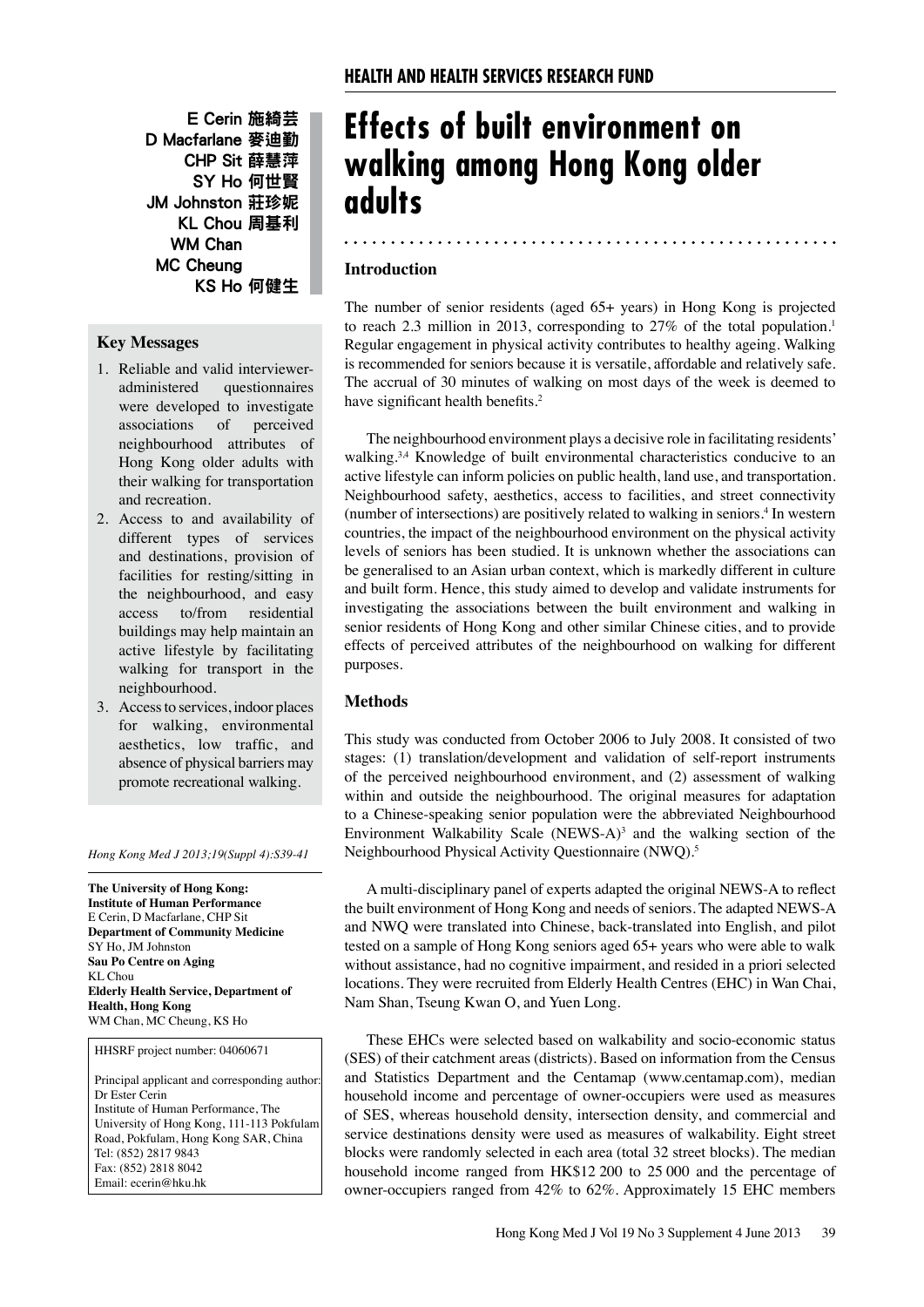were recruited from each street block.

The Chinese-versions of the NEWS-A and NWQ (hereafter named NEWS-ACS, and NWQ-CS, respectively), and the long version of the International Physical Activity Questionnaire  $(IPAQ)^{3,5}$  were interviewer-administered to consenting participants (recruitment rate, 78%). Sociodemographic information was also collected. Participants were asked to wear an accelerometer (motion sensor) for a week, keep a diary of walks, and be reassessed 2 weeks after the first assessment. Of 96 consenting participants recruited (three per street block), 94 provided valid accelerometry/ diary data. The built environment (400 m radius circles around 32 street blocks corresponding to  $\sim$ 13-minute walking distance for Hong Kong older adults) was collected via environmental audits.

The original NEWS-A was a 54-item questionnaire assessing perceived environmental characteristics related to walking.3 The NEWS-ACS included 22 additional items describing features of the environment relevant to the study setting and target population. The NWQ-CS consisted of the same items of the original NWQ, which assessed usual walking within and outside the neighbourhood (defined as a 10-15 minute walk from home).<sup>5</sup> Participants reported the frequency, duration, destinations of walking for recreation and transport within and outside the neighbourhood. Physical activity was assessed using the long version of the IPAQ, $3.5$  which consisted of five domains: work, transportation, housework and house maintenance and caring for family, leisure-time, and sitting. Respondents reported the number of days per week and the time per day they usually spent doing these activities.

A weekly diary of walks was used to record within and outside neighbourhood walking. Accelerometers (motion sensors), worn for a week during waking hours, were used to measure ambulatory activities. The numbers of minutes of non-sedentary activity, within the timeframe of each walking trip/period recorded in the diary, were computed for each participant and summed for each of the four categories of walking for transport and recreation within and outside the neighbourhood. A validated audit tool (modified for Hong Kong so as to provide data comparable to those collected via the NEWS-ACS) was used to collect multiplerater objective environmental data on the participants' neighbourhood environment (every street within a selected 400 m buffer zone).

#### **Results**

There were 50 subjects in the pilot study and 484 (283 women and 201 men; 67% aged 65-74, 31% aged 75-84, and 3% aged 85+) in the validation study.

Factor analysis indicated that the NEWS-ACS consisted of 13 multi- and 4 single-item inter-correlated constructs: residential density, heterogeneity of land use, access to services, physical barriers to walking, street connectivity, human and motorised traffic, infrastructure for walking, indoor places for walking, aesthetics, social disorder/litter, traffic speed, presence of people, crime, fence separating traffic from sidewalks, bridge/overpass connecting to services, easy access of residential entrance, and sitting facilities. Most items showed moderate-to-excellent levels of test-retest reliability (intraclass correlation [ICC], >0.40).

Regression models were used to examine the associations of perceived neighbourhood attributes (measured by the NEWS-ACS) with matching attributes from objective environmental audits. Most correlations were significantly positive and ranged from small (0.11>*r*>0.24) to large (*r*>0.37). This suggested that perceived neighbourhood attributes could be proxies of objective environmental characteristics.

Regression models were used to examine the extent to which perceived neighbourhood attributes (measured by the NEWS-ACS) were related to walking for different purposes (measured by the NWQ-CS), adjusting for demographic characteristics and total weekly minutes of physical activity other than walking (measured by the IPAQ) [Table]. Absolute values of  $>0.37$  represent strong associations, whereas values of 0.10 to 0.24 represent moderate associations. Weekly minutes of walking for transport was positively associated with perceived heterogeneity of land use, access to services, human and motorised traffic, crime, easy access to residential entrance, and sitting facilities in the neighbourhood. Walking for recreation was positively associated with access to services, street connectivity, indoor places for walking, and bridge/overpass connecting to services. Physical barriers to walking was negatively associated with human and motorised traffic. These

**Table. Associations of perceived neighbourhood attributes with self-reported weekly minutes of walking within the neighbourhood**

| Attribute                              | Walking for<br>transport $(r)$ | Walking for<br>recreation $(r)$ |
|----------------------------------------|--------------------------------|---------------------------------|
| Residential density                    | 0.07                           | $-0.06$                         |
| Heterogeneity of land use              | $0.15^{+}$                     | 0.01                            |
| Access to services                     | $0.11*$                        | $0.10*$                         |
| Physical barriers to walking           | 0.06                           | $-0.09*$                        |
| Street connectivity                    | 0.06                           | $0.09*$                         |
| Human and motorised traffic            | $0.12^{+}$                     | $-0.09*$                        |
| Infrastructure for walking             | 0.06                           | 0.01                            |
| Indoor places for walking              | 0.07                           | $0.12^{+}$                      |
| Aesthetics                             | 0.01                           | $0.10*$                         |
| Social disorder/litter                 | 0.06                           | 0.01                            |
| Traffic speed                          | $-0.05$                        | $-0.07$                         |
| Presence of people                     | 0.03                           | $-0.06$                         |
| Crime                                  | $0.11*$                        | 0.01                            |
| Fence separating traffic from footpath | 0.01                           | 0.03                            |
| Bridge/overpass connecting to services | $-0.03$                        | $0.09*$                         |
| Easy access of residential entrance    | $0.11*$                        | 0.08                            |
| Sitting facilities                     | 0.20 <sup>‡</sup>              | 0.03                            |

 $P < 0.05$ 

 $P < 0.01$ 

 $p < 0.001$